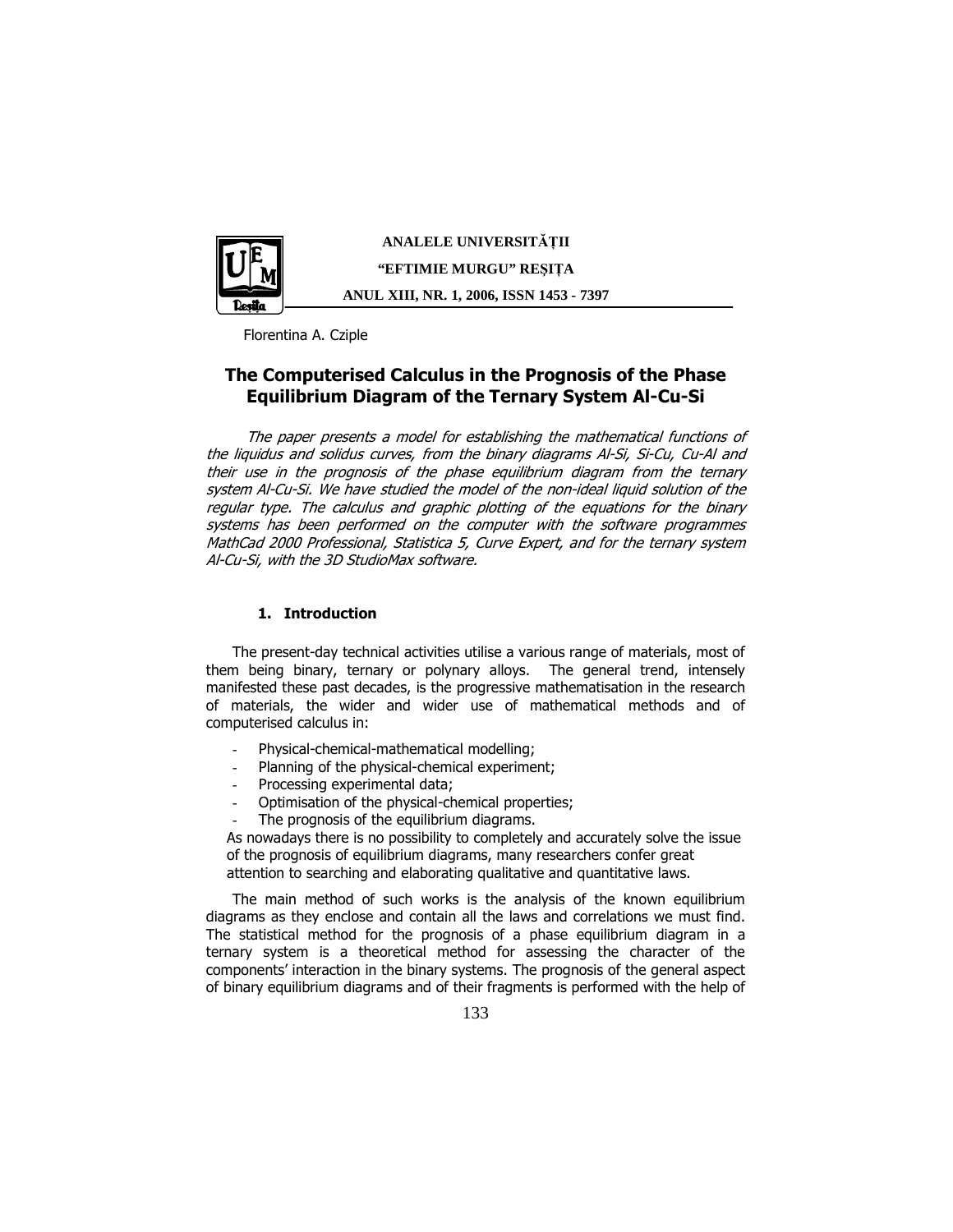criteria and statistical processing of data from the known diagrams, plotting statistical graphs, obtained thorough the use of the main characteristics of the atomic-crystalline structure of the components. The reliability of such a prognosis may well go over 90% [1].

The mathematical computerised modelling of the ternary phases diagram of equilibrium Al-Cu-Si was realised by generating the liquidus and solidus surfaces from the liquidus and solidus curves of the binary phase diagrams Al-Si, Si-Cu, Cu-Al (Fig.1). The liquidus and solidus curves of the binary diagrams lead to the graphic plots of curves forming the perimeter of the liquidus and solidus surfaces of the ternary system Al-Cu-Si (Fig. 2a, 3a).



Figure. 1. The three binary diagrams (Si-Al), (Al-Cu), (Cu-Si), which are swung over in the plane of the Gibbs compositional triangle of the system Al-Cu-Si

The construction of the mathematical model of the ternary phases diagram Al-Cu-Si was performed on a computer with the software 3D StudioMax Version  $5.0$  [7], which analyses the concatenated functions of the liquidus and solidus curves [6] form the binary diagrams Al-Si [1], Al-Cu [4], Cu-Si [5], as well as B-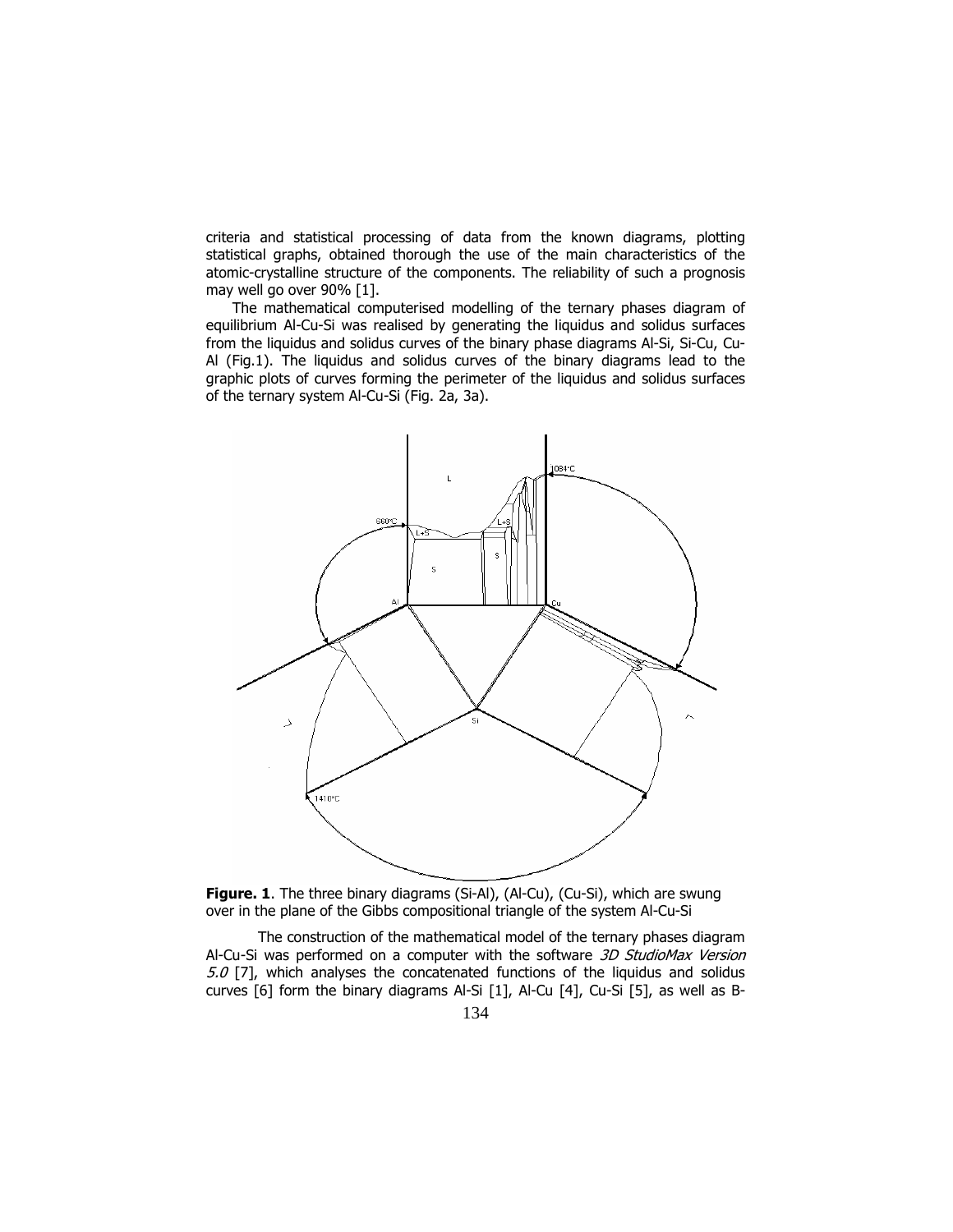spline functions. In the terminology of the mechanical drawing the term  $n$ spline" indicates an elastic band for drawing smooth curves along a set of control points (the NURBS < Non Uniform Rational B-Spline> concept). Mathematically, such curves may be described by portions as approximations of polynomial functions of the third grade, with all three orders of continuity (continuity of the zero, first and second order) in the control points [2].

### 2. The computerised plotting of the liquidus and solidus surfaces

The definition of the spline surface obtained for the liquidus and solidus surfaces is made through the topological product of the mixture functions of the three B-spline functions representing the liquidus and solidus curves form the diagrams Al-Si, Si-Cu, Cu-Al, used for the computation of the vector of each point of the spline surface, expressed in the relations [2]:

$$
P_{(u,v,z)} = \sum_{i=0}^{l} \sum_{j=0}^{m} \sum_{k=0}^{n} p_{i,j,k} \cdot N_{i,s}(u) \cdot N_{j,t}(v) \cdot N_{k,w}(z)
$$
 (1)

where:

 $u, v, z$  – the parameters of variation of the mixture functions;  $p_{i,j,k}$  – the vector of one of the  $(l+1)(m+1)(n+1)$  control points on the surface;  $N_{i,s}(u)$ ,  $N_{j,t}(v)$ ,  $N_{k,w}(z)$  – mixture functions, mixture polynomials;  $l$ , m, n – number of control points of the respective polynomials; s, t,  $w$  – points of the  $(l+1)$ ,  $(m+1)$ ,  $(n+1)$  control points;

The projection of the liquidus and solidus surfaces on the plane of the Gibbs triangle (fig.3b-4b) allows the positioning of the isotherms in the plane, which offers information on the physical shape and thermal characteristics of the surface.



135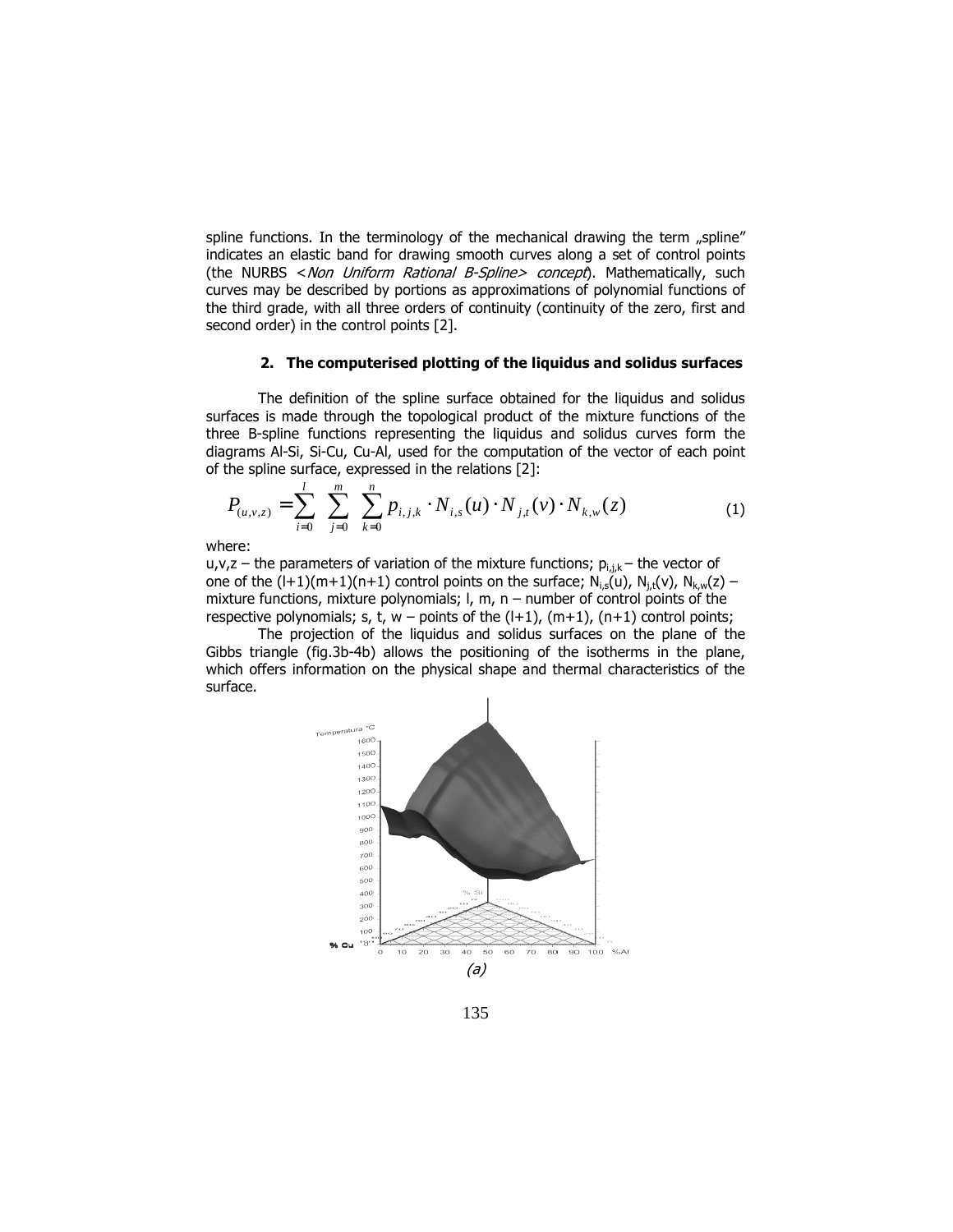

**Figure 2** The liquidus surface of the system Al-Cu-Si. (a) space plotting; (b) projection of the liquidus surface on the plane of the Gibbs triangle (at.%) Al,Cu.Si



136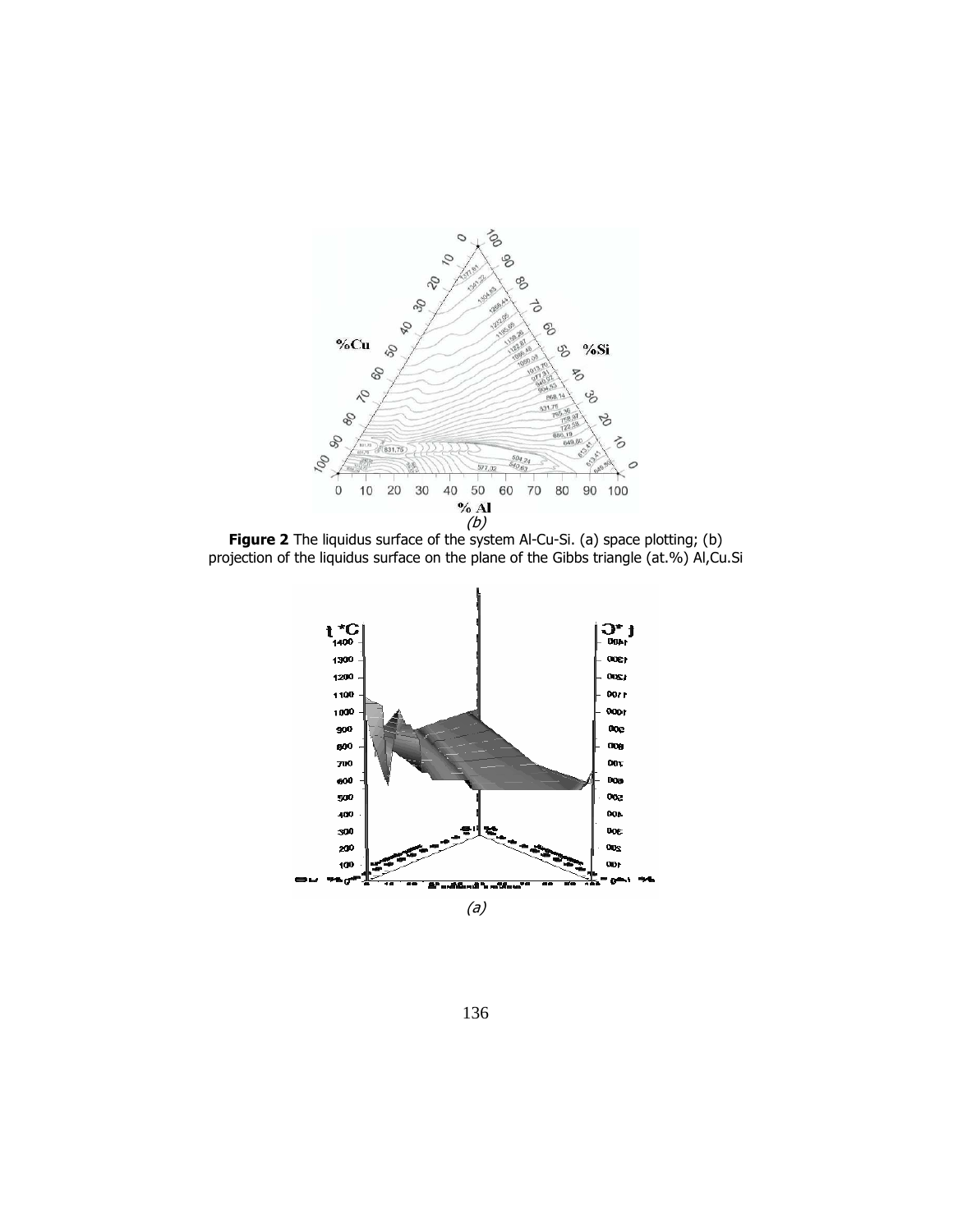

Figure 3 The solidus surfaces of the ternary phases diagram Al-Cu-Si. (a) Perspective view. Vertical close-up view:the solidus curve(Cu-Al) (b) ) projection of the liquidus surface on the plane of the Gibbs triangle (%) Al, Cu, Si.

The surfaces thus plotted are smooth, but in reality, at the solidliquid interface, at the microscopic level, the surfaces contain a series of prominences due to the preferential concentration of different species of atoms, following the modification of the concentration of phases when the temperature drops.

## 3. Testing the mathematical model

The testing of the mathematical model of the liquidus and solidus surface was performed by determining the correlation coefficient  $r$  [8] of the mathematical model against the real model made of alloys from the system Al-Cu-Si [3]:

$$
r \equiv \sqrt{\frac{S_t - S_r}{S_t}}
$$
 (2)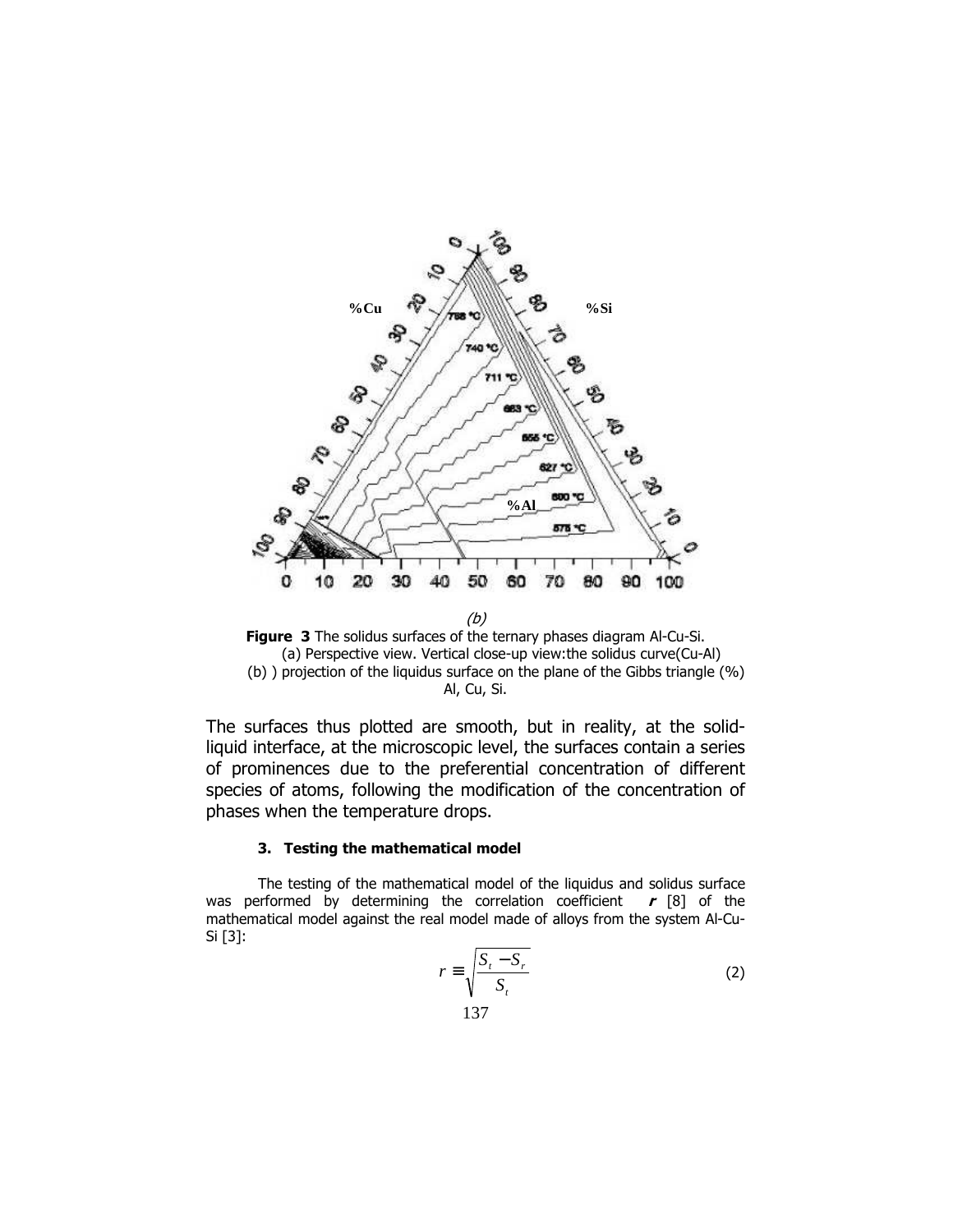where **- S<sub>t</sub>** is the *standard deviation*, quantifying the spreading of data around the medium experimental value  $\overline{y}$ , according to the relation [8]:

$$
S_{t} = \sum_{i=1}^{n} (\overline{y} - y_{i})^{2}
$$
 (3)

where **- S<sub>r</sub>** is defined as the *deviation of the model compared to the experiment* calculated (4),  $S_r = \sigma^2$  [8]:

$$
\sigma^{2} = \frac{\sum_{i=1}^{n} (y_{i,exp} - y_{i,calc})^{2}}{2n}
$$
 (4)

The data resulted form the experiment [3] are presented in Table 1.

| model (calculated value) and the real model (experimental value) |                                                 |                                                        |                                        |                                              |                                       |                                                   |  |  |  |  |
|------------------------------------------------------------------|-------------------------------------------------|--------------------------------------------------------|----------------------------------------|----------------------------------------------|---------------------------------------|---------------------------------------------------|--|--|--|--|
| Sample<br>alloys                                                 | Beginning of<br>solidification<br>$^{\circ}$ C) |                                                        | End of solidification<br>$(^{\circ}C)$ |                                              | Solidification range<br>$(^{\circ}C)$ |                                                   |  |  |  |  |
|                                                                  | Comp.<br>value                                  | Exp.<br>value                                          | Comp.<br>value                         | Exp.<br>value                                | Comp.<br>value                        | Exp.<br>value                                     |  |  |  |  |
| AlSi6Cu4                                                         | 628                                             | 615<br>$y_1$ :<br>$y_2$ : 610<br>y:<br>612,5           | 576                                    | $y_1: 540$<br>y <sub>2</sub> : 530<br>v: 535 | 52                                    | $y_1: 75$<br>$y_2$ : 80<br>v: 77,5                |  |  |  |  |
| AlSi9Cu3                                                         | 618                                             | 580<br>у1:<br>578<br>$y_2$ :<br>579<br>v:              | 555                                    | $y_1: 490$<br>$y_2$ : 479<br>y: 484,5        | 63                                    | $y_1: 90$<br><u>y<sub>2</sub></u> : 99<br>v: 94,5 |  |  |  |  |
| AlSi12Cu                                                         | 630                                             | 580<br>y <sub>1</sub> :<br>570<br>$y_2$ :<br>575<br>ν: | 558                                    | $y_1: 515$<br>$y_2: 529$<br>v: 522           | 72                                    | 65<br>$y_1$ :<br>$y_2$ : 41<br>y: 53              |  |  |  |  |

|  |                                                                  | <b>Table 1</b> The values of temperatures from the database of themathematical |  |  |
|--|------------------------------------------------------------------|--------------------------------------------------------------------------------|--|--|
|  | model (calculated value) and the real model (experimental value) |                                                                                |  |  |

After the statistical analysis performed by comparison with the real model [3], the mathematical model of the liquidus and solidus surfaces determined theoretically (Fig. 2a, 3a) exhibit a correlation coefficient of r=0,91.

# 4. Conclusions

- The ternary diagram of phase equilibrium modelled thorough mathematical and thermodynamic calculus (Fig.4), delimits the domains of phase transformation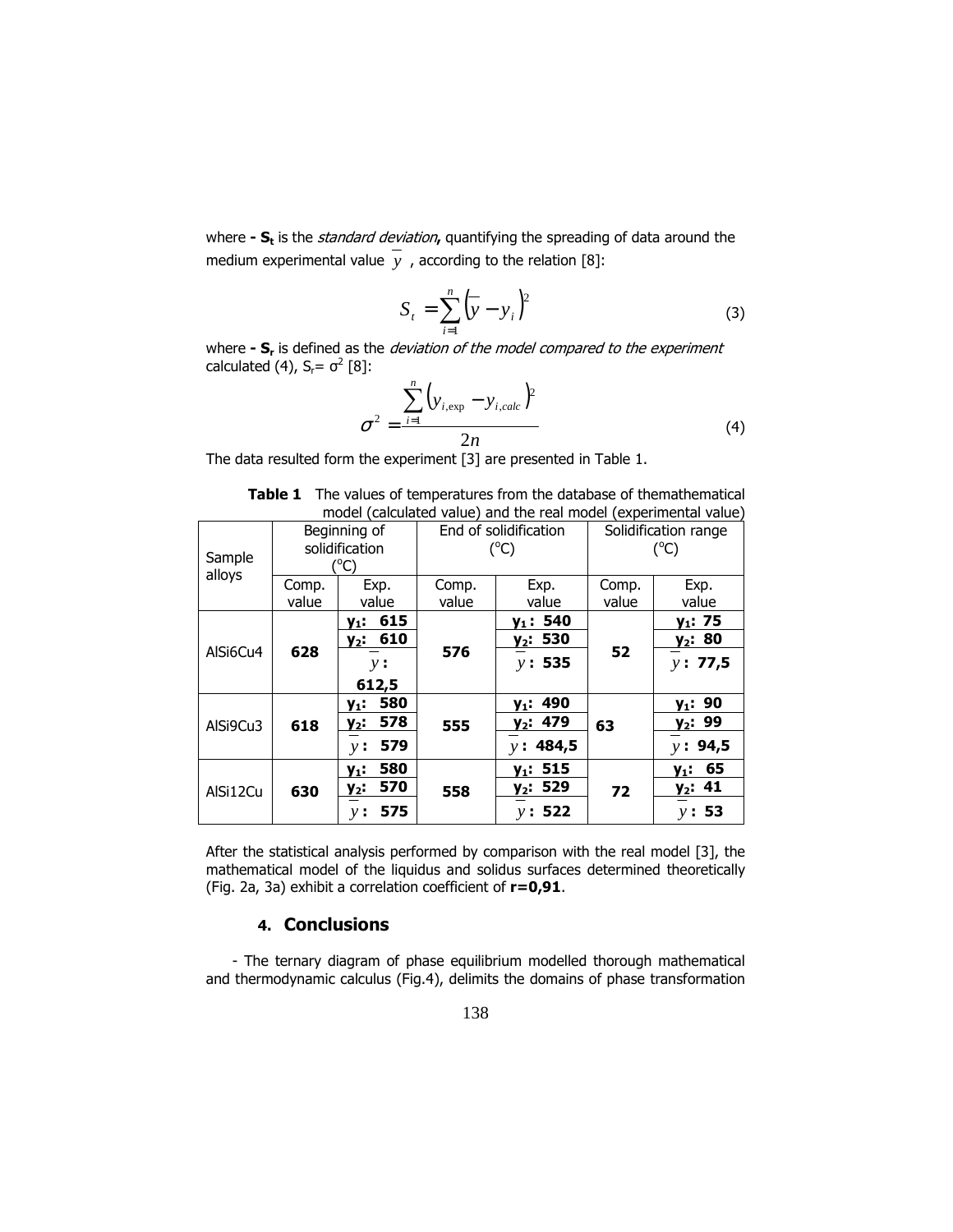(the liquid monophase domain, the bi-phase liquid-solid domain, the domain of solid phases), without indicating the number and nature of phases from the domains.

- The correlation coefficient  $r=0.91$  of the liquidus and solidus surfaces leads to the conclusion that the mathematical model conceived has a rather satisfying reliability degree.

- the mathematical model of the liquidus surface plotted through the projection of isotherms on the plane of the basic Gibbs triangle allows the placement of the ternary eutectice area within the perimeter of the isotherm of 504,24°C (Fig. 2b).



**Figure 4** The theoretical ternary phase diagram Al-Cu-Si, the liquidus surface (1), the liquid-solid interval (2), the solidus surface (3), the solid phases space (4).